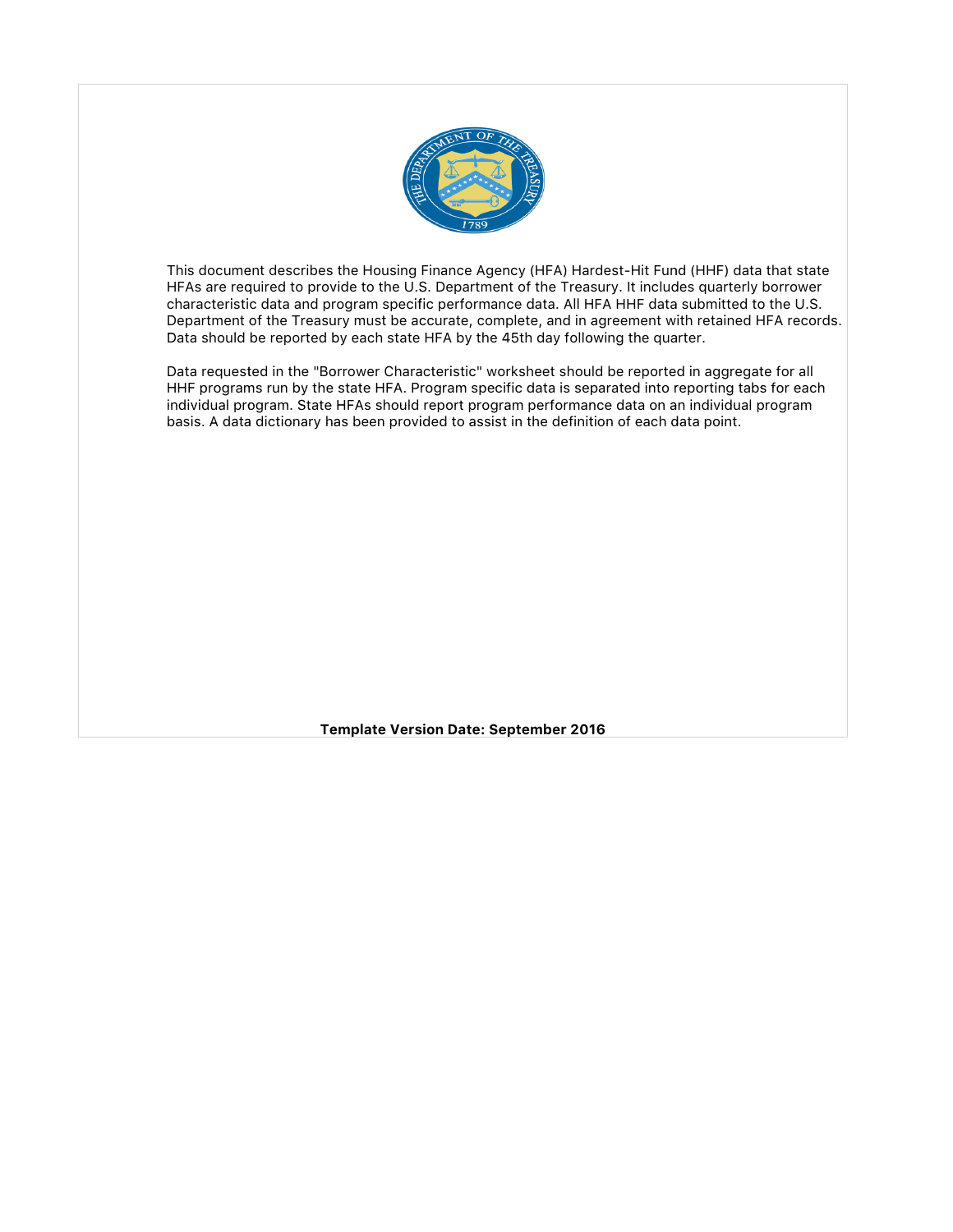|          | <b>New Jersey</b><br>HFA Performance Data Reporting- Borrower Characteristics  |                                |                     |
|----------|--------------------------------------------------------------------------------|--------------------------------|---------------------|
|          |                                                                                | QTD                            | Cumulative          |
| 1        | <b>Unique Borrower Count</b>                                                   |                                |                     |
| 2        | Number of Unique Borrowers Receiving Assistance                                | 42                             | 6156                |
| 3        | Number of Unique Borrowers Denied Assistance                                   | 197                            | 7765                |
| 4        | Number of Unique Borrowers Withdrawn from Program                              | 3                              | 146                 |
| 5        | Number of Unique Borrowers in Process                                          | 96                             | N/A                 |
| 6        | Total Number of Unique Borrower Applicants<br><b>Program Expenditures (\$)</b> | N/A                            | 14163               |
| 7<br>8   | <b>Total Assistance Provided to Date</b>                                       | \$2,982,070                    | \$239,954,893       |
| 9        | Total Spent on Administrative Support, Outreach, and Counseling                | \$548,863                      | \$25,918,881        |
| 10       | <b>Borrower Income (\$)</b>                                                    |                                |                     |
| 11       | Above \$90,000                                                                 | N/A                            | N/A                 |
| 12       | \$70,000-\$89,000                                                              | N/A                            | N/A                 |
| 13       | \$50,000-\$69,000                                                              | N/A                            | N/A                 |
| 14       | Below \$50,000<br>Borrower Income as Percent of Area Median Income (AMI)       | N/A                            | N/A                 |
| 15<br>16 | Above 120%                                                                     | N/A                            | N/A                 |
| 17       | 110%-119%                                                                      | N/A                            | N/A                 |
| 18       | 100%-109%                                                                      | N/A                            | N/A                 |
| 19       | 90%-99%                                                                        | N/A                            | N/A                 |
| 20       | 80%-89%                                                                        | N/A                            | N/A                 |
| 21       | Below 80%                                                                      | N/A                            | N/A                 |
| 22       | Geographic Breakdown (by county)                                               |                                |                     |
| 23<br>24 | Atlantic<br>Bergen                                                             | 8<br>$\overline{2}$            | 528<br>373          |
| 25       | Burlington                                                                     | $\overline{4}$                 | 581                 |
| 26       | Camden                                                                         | 3                              | 653                 |
| 27       | Cape May                                                                       | $\mathbf 0$                    | 97                  |
| 28       | Cumberland                                                                     | $\mathbf{1}$                   | 178                 |
| 29       | Essex                                                                          | 3                              | 368                 |
| 30<br>31 | Gloucester<br>Hudson                                                           | $\overline{2}$<br>$\mathbf{1}$ | 382<br>110          |
| 32       | Hunterdon                                                                      | $\mathsf{o}$                   | 39                  |
| 33       | Mercer                                                                         | 5                              | 219                 |
| 34       | Middlesex                                                                      | $\overline{2}$                 | 537                 |
| 35       | Monmouth                                                                       | 3                              | 428                 |
| 36       | Morris                                                                         | $\mathsf{O}\xspace$            | 166                 |
| 37<br>38 | Ocean<br>Passaic                                                               | $\mathbf{1}$<br>$\mathbf{1}$   | 428<br>236          |
| 39       | Salem                                                                          | $\overline{2}$                 | 66                  |
| 40       | Somerset                                                                       | $\mathsf{o}$                   | 161                 |
| 41       | <b>Sussex</b>                                                                  | $\mathsf{o}$                   | 208                 |
| 42       | Union                                                                          | $\overline{4}$                 | 295                 |
| 43       | Warren                                                                         | $\mathbf 0$                    | 103                 |
| 44       | Home Mortgage Disclosure Act (HMDA)<br><b>Borrower</b>                         |                                |                     |
| 45<br>46 | Race                                                                           |                                |                     |
| 47       | American Indian or Alaskan Native                                              | 0                              | 25                  |
| 48       | Asian                                                                          | $\overline{2}$                 | 216                 |
| 49       | <b>Black or African American</b>                                               | 16                             | 1577                |
| 50       | Native Hawaiian or other Pacific Islander                                      | $\Omega$                       | 10 <sup>1</sup>     |
| 51       | White<br>Information not provided by borrower                                  | 23<br>$\mathbf{1}$             | 3685<br>644         |
| 52<br>53 | <b>Ethnicity</b>                                                               |                                |                     |
| 54       | Hispanic or Latino                                                             | 6                              | 790                 |
| 55       | Not Hispanic or Latino                                                         | 36                             | 5366                |
| 56       | Information not provided by borrower                                           | $\mathsf{o}$                   | $\mathbf 0$         |
| 57       | Sex                                                                            |                                |                     |
| 58       | Male                                                                           | 21                             | 3127                |
| 59<br>60 | Female<br>Information not provided by borrower                                 | 21<br>$\mathsf{o}$             | 3029<br>$\mathbf 0$ |
| 61       | Co-Borrower                                                                    |                                |                     |
| 62       | Race                                                                           |                                |                     |
| 63       | American Indian or Alaskan Native                                              | 0                              | 15                  |
| 64       | Asian                                                                          | $\overline{2}$                 | 118                 |
| 65       | Black or African American<br>Native Hawaiian or other Pacific Islander         | $\overline{7}$<br>$\mathbf{1}$ | 489<br>9            |
| 66<br>67 | White                                                                          | $\overline{7}$                 | 1763                |
| 68       | Information not provided by borrower                                           | $\mathbf{1}$                   | 302                 |
| 69       | <b>Ethnicity</b>                                                               |                                |                     |
| 70       | Hispanic or Latino                                                             | $\overline{a}$                 | 393                 |
| 71       | Not Hispanic or Latino                                                         | 14                             | 2300                |
| 72       | Information not provided by borrower                                           | $\mathsf{O}\xspace$            | 3                   |
| 73<br>74 | Sex<br>Male                                                                    | 5                              | 941                 |
| 75       | Female                                                                         | 13                             | 1752                |
| 76       | Information not provided by borrower                                           | $\mathbf 0$                    | $\overline{3}$      |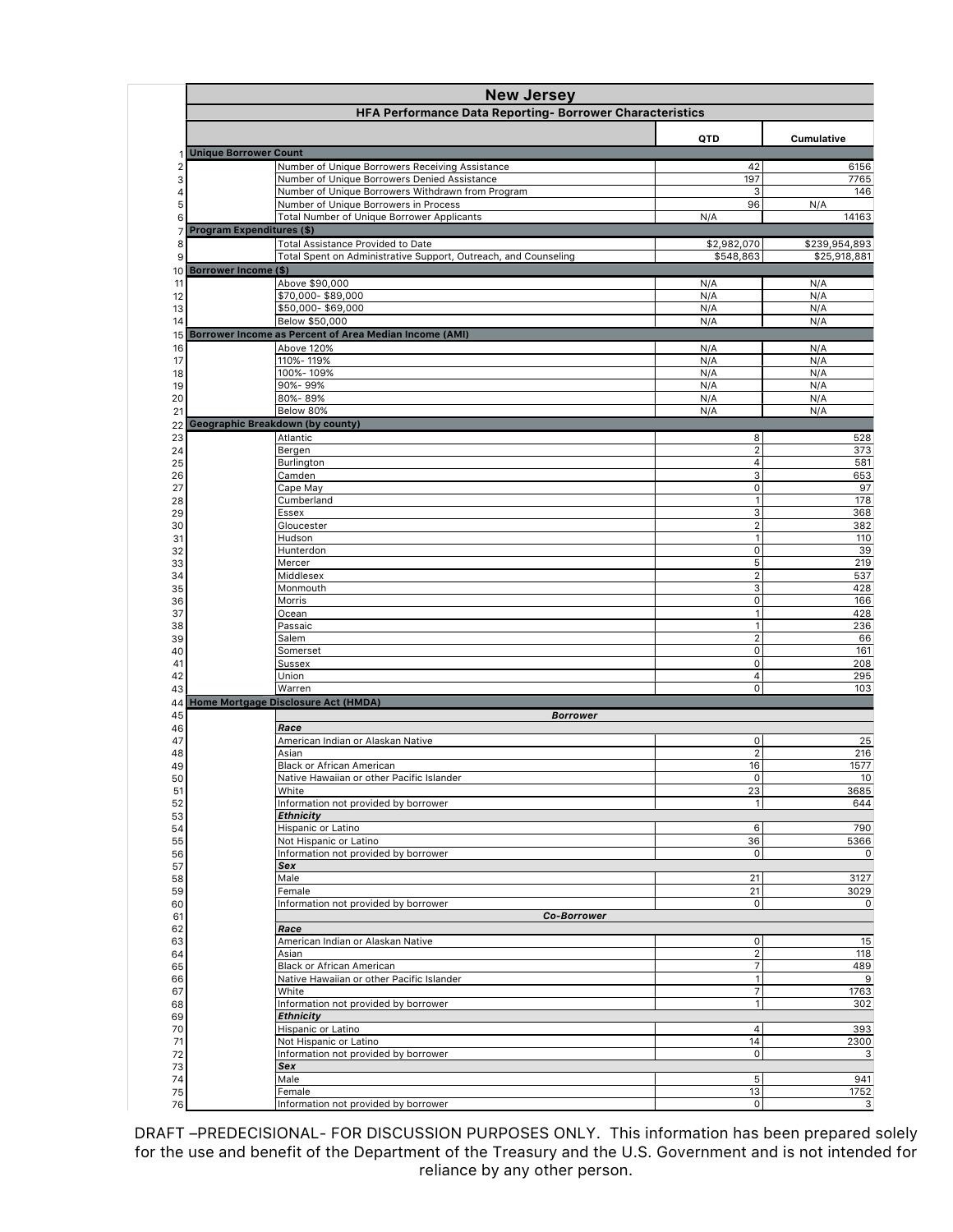|     | 77 Hardship                                                                                                                                                                                                                            |     |     |
|-----|----------------------------------------------------------------------------------------------------------------------------------------------------------------------------------------------------------------------------------------|-----|-----|
| 78  | Unemployment                                                                                                                                                                                                                           | N/A | N/A |
| 79  | Underemployment                                                                                                                                                                                                                        | N/A | N/A |
| 80  | Divorce                                                                                                                                                                                                                                | N/A | N/A |
| 81  | <b>Medical Condition</b>                                                                                                                                                                                                               | N/A | N/A |
| 82  | Death                                                                                                                                                                                                                                  | N/A | N/A |
| 83  | Other                                                                                                                                                                                                                                  | N/A | N/A |
| 84  | <b>Current Loan to Value Ratio (LTV)</b>                                                                                                                                                                                               |     |     |
| 85  | < 100%                                                                                                                                                                                                                                 | N/A | N/A |
| 86  | 100%-109%                                                                                                                                                                                                                              | N/A | N/A |
| 87  | 110%-120%                                                                                                                                                                                                                              | N/A | N/A |
| 88  | >120%                                                                                                                                                                                                                                  | N/A | N/A |
| 89  | <b>Current Combined Loan to Value Ratio (CLTV)</b>                                                                                                                                                                                     |     |     |
| 90  | < 100%                                                                                                                                                                                                                                 | N/A | N/A |
| 91  | 100%-119%                                                                                                                                                                                                                              | N/A | N/A |
| 92  | 120%-139%                                                                                                                                                                                                                              | N/A | N/A |
| 93  | 140%-159%                                                                                                                                                                                                                              | N/A | N/A |
| 94  | $>=160%$                                                                                                                                                                                                                               | N/A | N/A |
| 95  | <b>Delinquency Status (%)</b>                                                                                                                                                                                                          |     |     |
| 96  | Current                                                                                                                                                                                                                                | N/A | N/A |
| 97  | $30+$                                                                                                                                                                                                                                  | N/A | N/A |
| 98  | $60+$                                                                                                                                                                                                                                  | N/A | N/A |
| 99  | $90+$                                                                                                                                                                                                                                  | N/A | N/A |
|     | 100 Household Size                                                                                                                                                                                                                     |     |     |
| 101 | 1                                                                                                                                                                                                                                      | N/A | N/A |
| 102 | $\overline{2}$                                                                                                                                                                                                                         | N/A | N/A |
| 103 | 3                                                                                                                                                                                                                                      | N/A | N/A |
| 104 | 4                                                                                                                                                                                                                                      | N/A | N/A |
| 105 | $5+$                                                                                                                                                                                                                                   | N/A | N/A |
|     | Line 1 - Since applications marked as approved, denied, or withdrawn in previous quarters may be reconsidered due to a change in borrower circumstances, some unique borrower counts<br>may not sum in a quarter-over-quarter fashion. |     |     |
|     |                                                                                                                                                                                                                                        |     |     |
|     |                                                                                                                                                                                                                                        |     |     |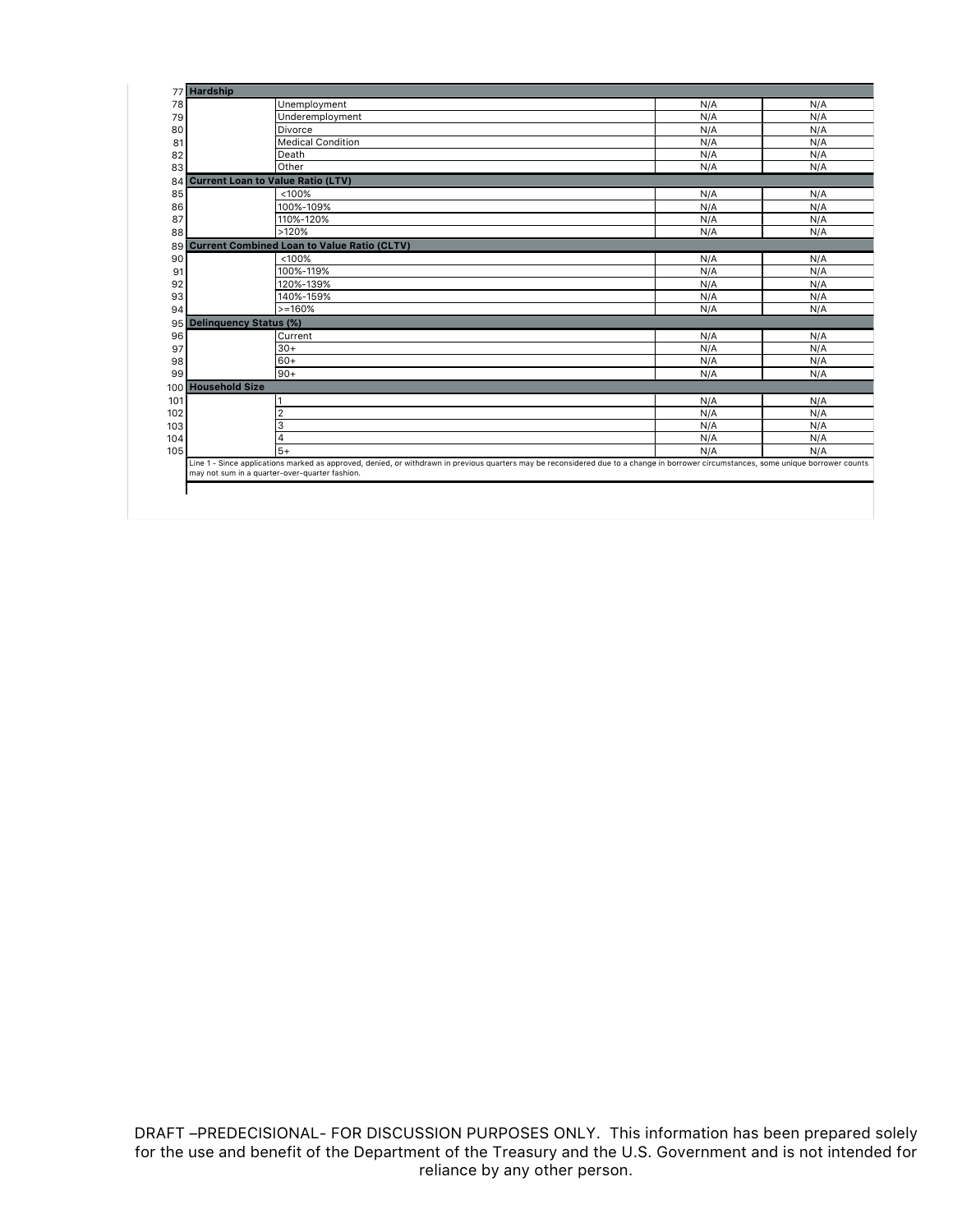|          | <b>New Jersey</b>                                                                            |                   |                      |
|----------|----------------------------------------------------------------------------------------------|-------------------|----------------------|
|          | HFA Performance Data Reporting- Program Performance                                          |                   |                      |
|          | <b>HomeKeeper Program</b>                                                                    |                   |                      |
|          |                                                                                              | QTD               | Cumulative           |
|          | <b>Program Intake/Evaluation</b>                                                             |                   |                      |
| 2        | Approved                                                                                     |                   |                      |
| 3        | Number of Borrowers Receiving Assistance                                                     | N/A               | 6005                 |
| 4<br>5   | % of Total Number of Applications<br>Denied                                                  | N/A               | 45.86%               |
| 6        | Number of Borrowers Denied                                                                   | N/A               | 6952                 |
| 7        | % of Total Number of Applications                                                            | N/A               | 53.10%               |
| 8        | Withdrawn                                                                                    |                   |                      |
| 9        | Number of Borrowers Withdrawn<br>% of Total Number of Applications                           | N/A               | 136<br>1.04%         |
| 10<br>11 | In Process                                                                                   | N/A               |                      |
| 12       | Number of Borrowers In Process                                                               | N/A               | N/A                  |
| 13       | % of Total Number of Applications                                                            | N/A               | N/A                  |
| 14       | Total                                                                                        |                   |                      |
| 15       | <b>Total Number of Borrowers Applied</b>                                                     | N/A               | 13093                |
| 16       | Number of Borrowers Participating in Other HFA HHF Programs or Program Components            | N/A               | N/A                  |
|          | 17 Program Characteristics                                                                   |                   |                      |
|          | 18 General Characteristics                                                                   |                   |                      |
| 19       | Median 1st Lien Housing Payment Before Assistance                                            | N/A               | 1662                 |
| 20       | Median 1st Lien Housing Payment After Assistance                                             | N/A               | 0                    |
| 21       | Median 2nd Lien Housing Payment Before Assistance                                            | N/A               | 272                  |
| 22       | Median 2nd Lien Housing Payment After Assistance<br>Median 1st Lien UPB Before Program Entry | N/A<br>N/A        | N/A<br>186013        |
| 23<br>24 | Median 1st Lien UPB After Program Entry                                                      | N/A               | N/A                  |
| 25       | Median 2nd Lien UPB Before Program Entry                                                     | N/A               | 34501                |
| 26       | Median 2nd Lien UPB After Program Entry                                                      | N/A               | N/A                  |
| 27       | <b>Median Principal Forgiveness</b>                                                          | N/A               | $\mathbf 0$          |
| 28       | Median Length of Time Borrower Receives Assistance                                           | N/A               | 19                   |
| 29       | Median Assistance Amount                                                                     | N/A               | 43072                |
| 30       | <b>Assistance Characteristics</b>                                                            |                   |                      |
| 31<br>32 | Assistance Provided to Date<br><b>Total Lender/Servicer Assistance Amount</b>                | 226,158<br>N/A    | \$230,528,785<br>N/A |
| 33       | Borrowers Receiving Lender/Servicer Match (%)                                                | N/A               | N/A                  |
| 34       | Median Lender/Servicer Assistance per Borrower                                               | N/A               | N/A                  |
| 35       | <b>Other Characteristics</b>                                                                 |                   |                      |
| 36       | Median Length of Time from Initial Request to Assistance Granted                             | N/A               | 188                  |
| 37       | Current                                                                                      |                   |                      |
| 38       | Number                                                                                       | N/A               | 1633                 |
| 39       | %<br>Delinguent (30+)                                                                        | N/A               | 27.19%               |
| 40<br>41 | Number                                                                                       | N/A               | 503                  |
| 42       | %                                                                                            | N/A               | 8.38%                |
| 43       | Delinquent (60+)                                                                             |                   |                      |
| 44       | Number                                                                                       | N/A               | 428                  |
| 45       | %                                                                                            | N/A               | 7.13%                |
| 46       | Delinquent (90+)                                                                             |                   | 3441                 |
| 47<br>48 | Number<br>%                                                                                  | N/A<br>N/A        | 57.30%               |
|          | 49 Program Outcomes                                                                          |                   |                      |
|          | Borrowers No Longer in the HHF Program (Program Completion/Transition or Alternative         | 64                | 5968                 |
| 50       | Outcomes)                                                                                    |                   |                      |
| 51       | <b>Alternative Outcomes</b>                                                                  |                   |                      |
| 52       | Foreclosure Sale                                                                             |                   |                      |
| 53       | Number<br>%                                                                                  | $\Omega$<br>0.00% | $\mathbf{0}$         |
| 54<br>55 | Cancelled                                                                                    |                   | 0.00%                |
| 56       | Number                                                                                       | 0                 | $\mathbf{0}$         |
| 57       | %                                                                                            | 0.00%             | 0.00%                |
| 58       | Deed in Lieu                                                                                 |                   |                      |
| 59       | Number                                                                                       | 0                 | $\Omega$             |
| 60       | ℅<br><b>Short Sale</b>                                                                       | 0.00%             | 0.00%                |
| 61<br>62 | Number                                                                                       | $\Omega$          | $\mathbf{0}$         |
| 63       | $\%$                                                                                         | 0.00%             | 0.00%                |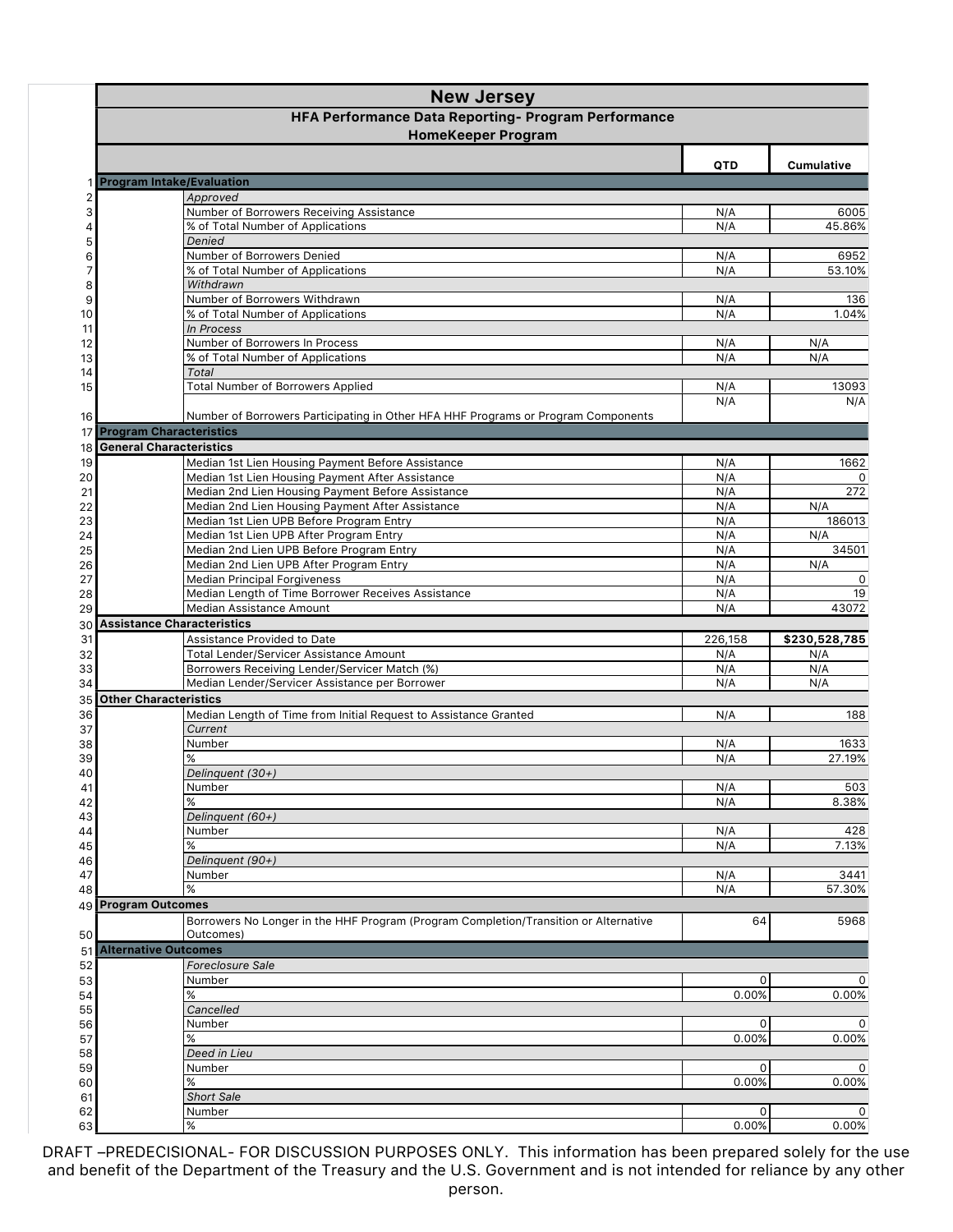|      | 64 Program Completion/ Transition                |          |          |
|------|--------------------------------------------------|----------|----------|
| 65   | Loan Modification Program                        |          |          |
| 66   | Number                                           | 0        | 13       |
| 67   | %                                                | 0.00%    | 0.22%    |
| 68   | Re-employed/ Regain Appropriate Employment Level |          |          |
| 69   | Number                                           | $\Omega$ | 40       |
| 70   | $\%$                                             | 0.00%    | 0.67%    |
| 71   | Reinstatement/Current/Payoff                     |          |          |
| 72   | Number                                           |          | 3202     |
| 73   | %                                                | 10.94%   | 53.65%   |
| 74   | <b>Short Sale</b>                                |          |          |
| 75   | Number                                           | N/A      | N/A      |
| 76   | %                                                | N/A      | N/A      |
| 77   | Deed in Lieu                                     |          |          |
| 78   | Number                                           | N/A      | N/A      |
| 79   | $\%$                                             | N/A      | N/A      |
| 80   | Other - Borrower Still Owns Home                 |          |          |
| 81   | Number                                           | 57       | 2713     |
| 82   | %                                                | 89.06%   | 45.46%   |
| 83 I | <b>Homeownership Retention</b>                   |          |          |
| 84   | <b>Six Months Number</b>                         | N/A      | 6003     |
| 85   | Six Months %                                     | N/A      | 99.98%   |
| 86   | <b>Twelve Months Number</b>                      | N/A      | 6005     |
| 87   | Twelve Months %                                  | N/A      | 99.98%   |
| 88   | Twenty-four Months Number                        | N/A      | 5966     |
| 89   | Twenty-four Months %                             | N/A      | 99.98%   |
| 90   | Unreachable Number                               | N/A      | $\Omega$ |
| 91   | Unreachable %                                    | N/A      | 0.00%    |

Lines 50-91: Quarter over quarter variance due to HomeSaver application processing and removing from close-out status.

Line 36: Median application processing times may be affected by applicants reapplying for assistance.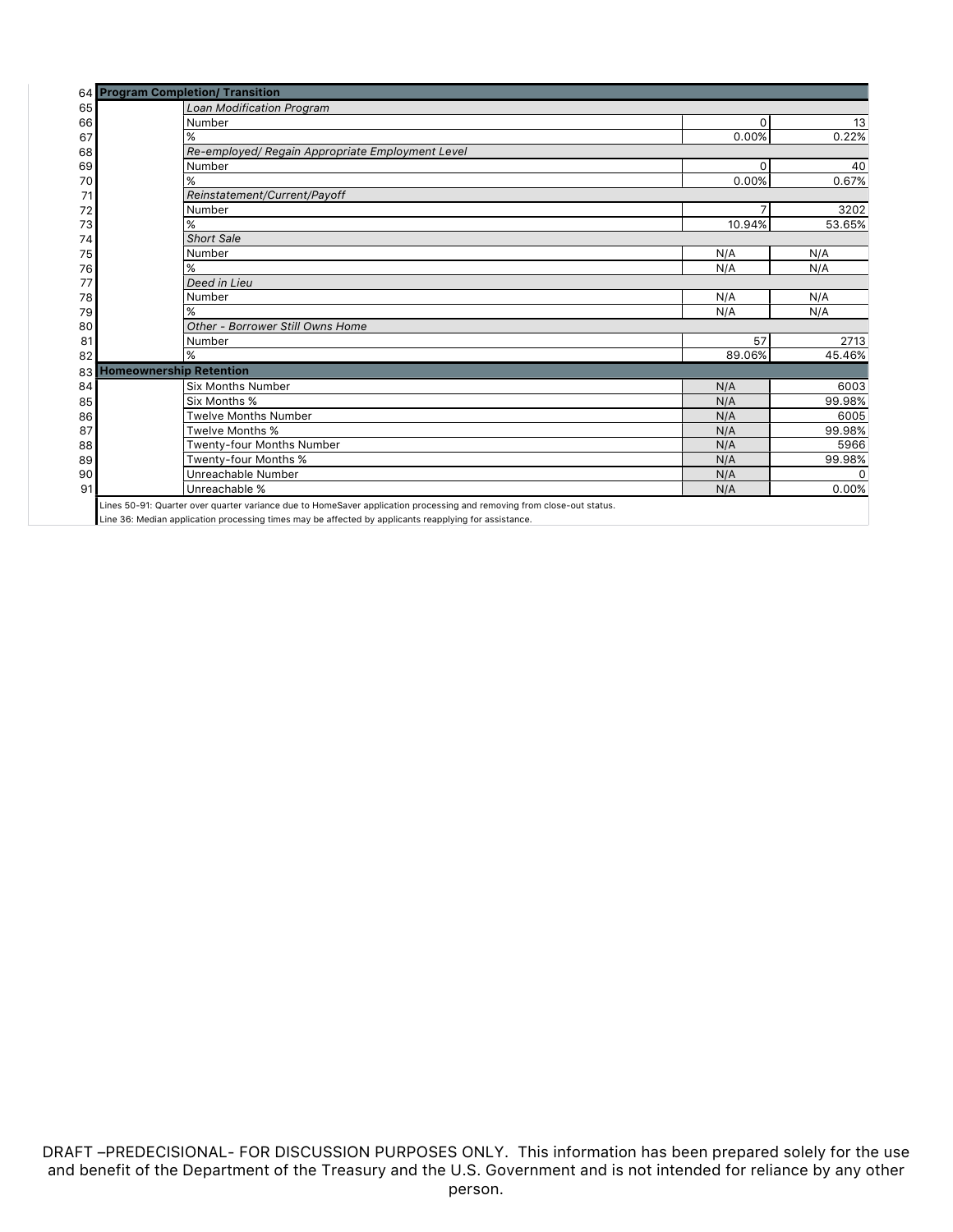|          | <b>New Jersey</b>                                                                                     |                      |                            |  |
|----------|-------------------------------------------------------------------------------------------------------|----------------------|----------------------------|--|
|          | HFA Performance Data Reporting- Program Performance                                                   |                      |                            |  |
|          | <b>HomeKeeper Program</b>                                                                             |                      |                            |  |
|          |                                                                                                       | QTD                  | <b>Cumulative</b>          |  |
|          | <b>Program Intake/Evaluation</b>                                                                      |                      |                            |  |
| 2        | Approved                                                                                              |                      |                            |  |
| 3        | Number of Borrowers Receiving Assistance                                                              | $\Omega$             | $\Omega$                   |  |
| 4<br>5   | % of Total Number of Applications<br>Denied                                                           | N/A                  | 0.00%                      |  |
| 6        | Number of Borrowers Denied                                                                            | 0                    | 0                          |  |
| 7        | % of Total Number of Applications                                                                     | N/A                  | 0.00%                      |  |
| 8        | Withdrawn                                                                                             |                      |                            |  |
| 9<br>10  | Number of Borrowers Withdrawn<br>% of Total Number of Applications                                    | $\Omega$<br>N/A      | 0<br>0.00%                 |  |
| 11       | In Process                                                                                            |                      |                            |  |
| 12       | Number of Borrowers In Process                                                                        | $\Omega$             | N/A                        |  |
| 13       | % of Total Number of Applications                                                                     | N/A                  | N/A                        |  |
| 14       | Total                                                                                                 |                      |                            |  |
| 15       | <b>Total Number of Borrowers Applied</b>                                                              | N/A<br>N/A           | N/A                        |  |
| 16       | Number of Borrowers Participating in Other HFA HHF Programs or Program Components                     |                      |                            |  |
| 17       | <b>Program Characteristics</b>                                                                        |                      |                            |  |
|          | 18 General Characteristics                                                                            |                      |                            |  |
| 19       | Median 1st Lien Housing Payment Before Assistance                                                     | 0                    | 0                          |  |
| 20       | Median 1st Lien Housing Payment After Assistance                                                      | $\Omega$             | 0                          |  |
| 21<br>22 | Median 2nd Lien Housing Payment Before Assistance<br>Median 2nd Lien Housing Payment After Assistance | N/A<br>N/A           | N/A<br>N/A                 |  |
| 23       | Median 1st Lien UPB Before Program Entry                                                              | N/A                  | N/A                        |  |
| 24       | Median 1st Lien UPB After Program Entry                                                               | N/A                  | N/A                        |  |
| 25       | Median 2nd Lien UPB Before Program Entry                                                              | N/A                  | N/A                        |  |
| 26       | Median 2nd Lien UPB After Program Entry                                                               | N/A                  | N/A                        |  |
| 27       | <b>Median Principal Forgiveness</b>                                                                   | N/A                  | N/A                        |  |
| 28<br>29 | Median Length of Time Borrower Receives Assistance<br>Median Assistance Amount                        | N/A<br>$\Omega$      | $\mathbf 0$<br>$\mathbf 0$ |  |
| 30       | <b>Assistance Characteristics</b>                                                                     |                      |                            |  |
| 31       | Assistance Provided to Date                                                                           | \$0                  | \$0                        |  |
| 32       | Total Lender/Servicer Assistance Amount                                                               | N/A                  | N/A                        |  |
| 33       | Borrowers Receiving Lender/Servicer Match (%)                                                         | N/A                  | N/A                        |  |
| 34       | Median Lender/Servicer Assistance per Borrower                                                        | N/A                  | N/A                        |  |
| 35       | <b>Other Characteristics</b>                                                                          |                      |                            |  |
| 36<br>37 | Median Length of Time from Initial Request to Assistance Granted<br>Current                           | N/A                  | N/A                        |  |
| 38       | Number                                                                                                | 0                    | 0                          |  |
| 39       | %                                                                                                     | 0.00%                | 0.00%                      |  |
| 40       | Delinquent (30+)                                                                                      |                      |                            |  |
| 41       | Number                                                                                                | 0                    |                            |  |
| 42       | %                                                                                                     | 0.00%                | 0.00%                      |  |
| 43<br>44 | Delinquent (60+)<br>Number                                                                            | $\mathbf 0$          | 0                          |  |
| 45       | %                                                                                                     | 0.00%                | 0.00%                      |  |
| 46       | Delinquent (90+)                                                                                      |                      |                            |  |
| 47       | Number                                                                                                | $\mathbf 0$          | $\Omega$                   |  |
| 48       | ℅                                                                                                     | 0.00%                | 0.00%                      |  |
|          | 49 Program Outcomes                                                                                   |                      |                            |  |
| 50       | Borrowers No Longer in the HHF Program (Program Completion/Transition or Alternative<br>Outcomes)     | 0                    | $\mathbf{0}$               |  |
| 51       | <b>Alternative Outcomes</b>                                                                           |                      |                            |  |
| 52       | Foreclosure Sale                                                                                      |                      |                            |  |
| 53       | Number                                                                                                | 0                    | 0                          |  |
| 54       | ℅                                                                                                     | 0.00%                | 0.00%                      |  |
| 55       | Cancelled                                                                                             |                      |                            |  |
| 56       | Number<br>%                                                                                           | $\mathbf 0$<br>0.00% | $\Omega$                   |  |
| 57<br>58 | Deed in Lieu                                                                                          |                      | 0.00%                      |  |
| 59       | Number                                                                                                | 0                    | 0                          |  |
| 60       | ℅                                                                                                     | 0.00%                | 0.00%                      |  |
| 61       | <b>Short Sale</b>                                                                                     |                      |                            |  |
| 62       | Number                                                                                                | $\Omega$             | 0                          |  |
| 63       | ℅                                                                                                     | 0.00%                | 0.00%                      |  |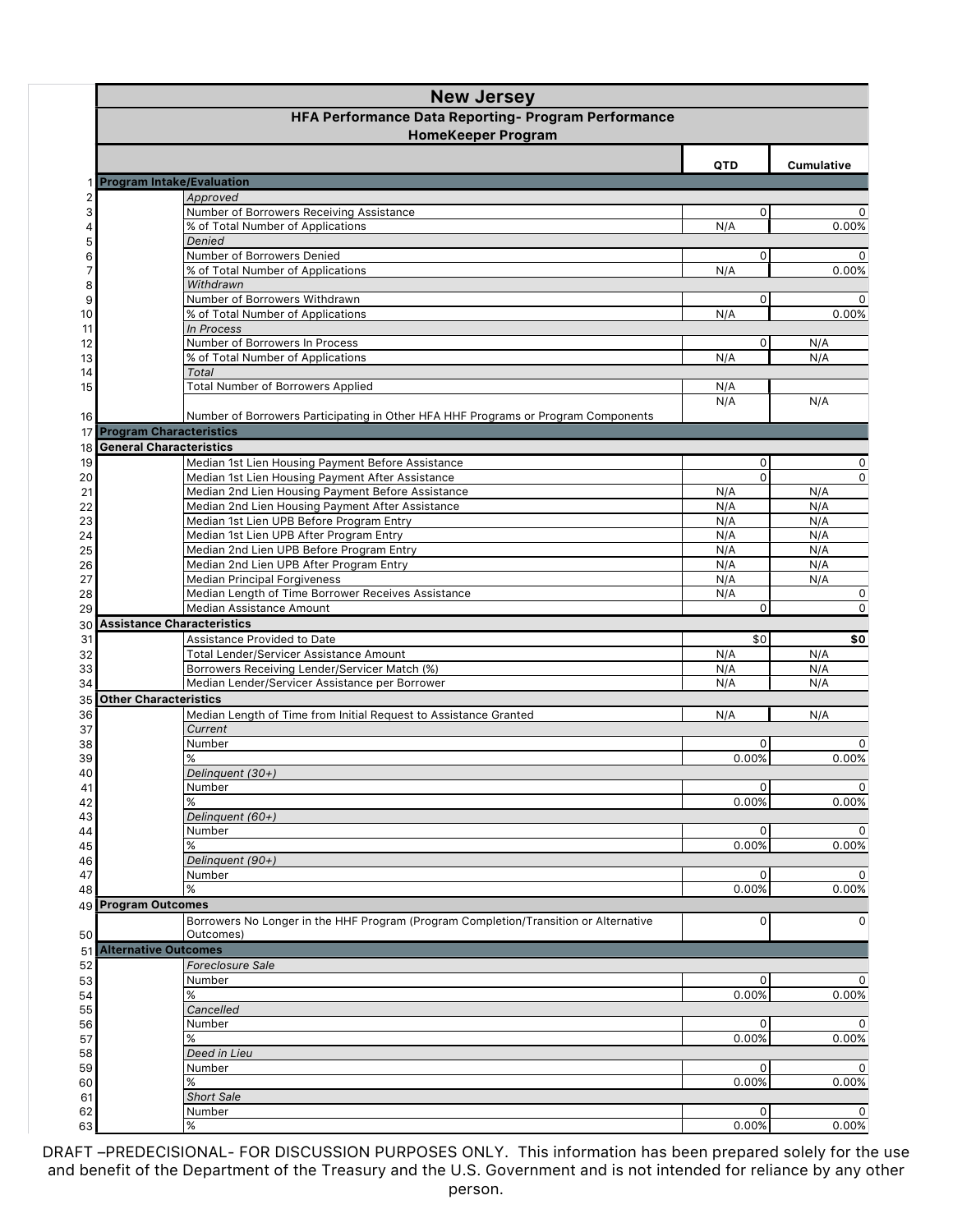|    | 64 Program Completion/ Transition                |          |             |
|----|--------------------------------------------------|----------|-------------|
| 65 | Loan Modification Program                        |          |             |
| 66 | Number                                           | N/A      | N/A         |
| 67 | %                                                | N/A      | N/A         |
| 68 | Re-employed/ Regain Appropriate Employment Level |          |             |
| 69 | Number                                           | $\Omega$ | 0           |
| 70 | %                                                | 0.00%    | 0.00%       |
| 71 | Reinstatement/Current/Payoff                     |          |             |
| 72 | Number                                           | $\Omega$ | $\Omega$    |
| 73 | %                                                | 0.00%    | 0.00%       |
| 74 | <b>Short Sale</b>                                |          |             |
| 75 | Number                                           | N/A      | N/A         |
| 76 | %                                                | N/A      | N/A         |
| 77 | Deed in Lieu                                     |          |             |
| 78 | Number                                           | N/A      | N/A         |
| 79 | %                                                | N/A      | N/A         |
| 80 | Other - Borrower Still Owns Home                 |          |             |
| 81 | Number                                           | $\Omega$ | 0           |
| 82 | %                                                | 0.00%    | 0.00%       |
| 83 | <b>Homeownership Retention</b>                   |          |             |
| 84 | <b>Six Months Number</b>                         | N/A      | $\mathbf 0$ |
| 85 | Six Months %                                     | N/A      | 0.00%       |
| 86 | <b>Twelve Months Number</b>                      | N/A      | U           |
| 87 | Twelve Months %                                  | N/A      | 0.00%       |
| 88 | Twenty-four Months Number                        | N/A      | $\Omega$    |
| 89 | Twenty-four Months %                             | N/A      | 0.00%       |
| 90 | Unreachable Number                               | N/A      | $\Omega$    |
| 91 | Unreachable %                                    | N/A      | 0.00%       |
|    |                                                  |          |             |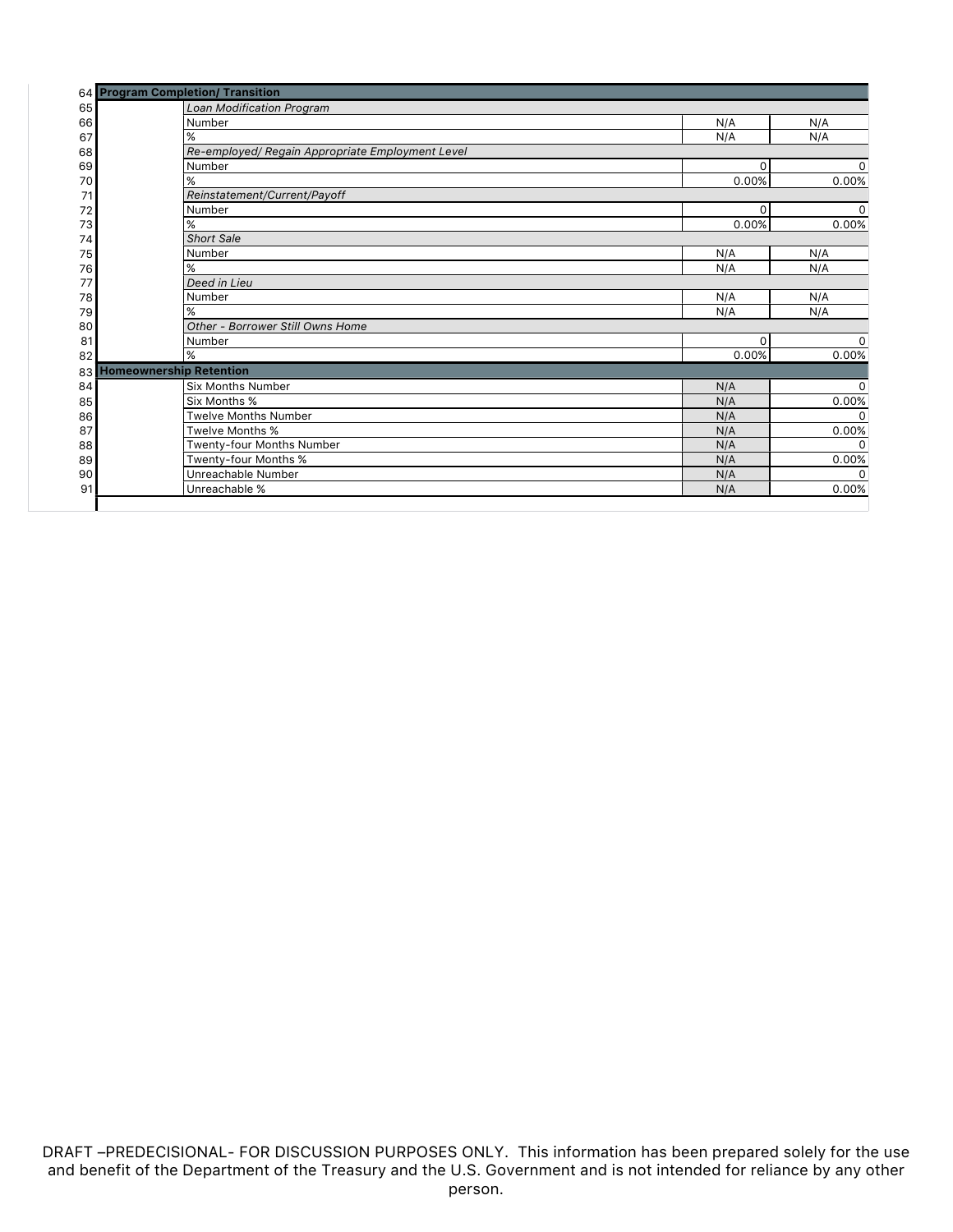|                         | <b>New Jersey</b>                                                                         |              |                   |  |  |
|-------------------------|-------------------------------------------------------------------------------------------|--------------|-------------------|--|--|
|                         | HFA Performance Data Reporting- Program Performance                                       |              |                   |  |  |
|                         | <b>Home Saver Program</b>                                                                 |              |                   |  |  |
|                         |                                                                                           | QTD          | <b>Cumulative</b> |  |  |
|                         | <b>Program Intake/Evaluation</b>                                                          |              |                   |  |  |
| $\overline{\mathbf{c}}$ | Approved                                                                                  |              |                   |  |  |
| 3                       | Number of Borrowers Receiving Assistance                                                  | 59           | 215               |  |  |
| 4<br>5                  | % of Total Number of Applications<br>Denied                                               | N/A          | 13.18%            |  |  |
| 6                       | Number of Borrowers Denied                                                                | 196          | 1293              |  |  |
| 7                       | % of Total Number of Applications                                                         | N/A          | 79.27%            |  |  |
| 8                       | Withdrawn                                                                                 |              |                   |  |  |
| 9                       | Number of Borrowers Withdrawn                                                             | 3            | 10                |  |  |
| 10                      | % of Total Number of Applications<br>In Process                                           | N/A          | 0.62%             |  |  |
| 11<br>12                | Number of Borrowers In Process                                                            | 113          | N/A               |  |  |
| 13                      | % of Total Number of Applications                                                         | N/A          | N/A               |  |  |
| 14                      | <b>Total</b>                                                                              |              |                   |  |  |
| 15                      | <b>Total Number of Borrowers Applied</b>                                                  | N/A          | 1631              |  |  |
|                         |                                                                                           | N/A          | N/A               |  |  |
| 16                      | Number of Borrowers Participating in Other HFA HHF Programs or Program Components         |              |                   |  |  |
|                         | 17 Program Characteristics<br>18 General Characteristics                                  |              |                   |  |  |
|                         | Median 1st Lien Housing Payment Before Assistance                                         | 1601         |                   |  |  |
| 19<br>20                | Median 1st Lien Housing Payment After Assistance                                          | 0            | 1629<br>0         |  |  |
| 21                      | Median 2nd Lien Housing Payment Before Assistance                                         | $\Omega$     | $\Omega$          |  |  |
| 22                      | Median 2nd Lien Housing Payment After Assistance                                          | N/A          | N/A               |  |  |
| 23                      | Median 1st Lien UPB Before Program Entry                                                  | 200344       | 196417            |  |  |
| 24                      | Median 1st Lien UPB After Program Entry                                                   | 0            | 0                 |  |  |
| 25                      | Median 2nd Lien UPB Before Program Entry                                                  | $\Omega$     | $\mathbf 0$       |  |  |
| 26                      | Median 2nd Lien UPB After Program Entry                                                   | N/A          | N/A               |  |  |
| 27                      | <b>Median Principal Forgiveness</b><br>Median Length of Time Borrower Receives Assistance | $\Omega$     | $\Omega$          |  |  |
| 28<br>29                | Median Assistance Amount                                                                  | N/A<br>50000 | N/A<br>50000      |  |  |
|                         | 30 Assistance Characteristics                                                             |              |                   |  |  |
| 31                      | Assistance Provided to Date                                                               | \$2,755,912  | \$9,426,108       |  |  |
| 32                      | Total Lender/Servicer Assistance Amount                                                   | N/A          | N/A               |  |  |
| 33                      | Borrowers Receiving Lender/Servicer Match (%)                                             | N/A          | N/A               |  |  |
| 34                      | Median Lender/Servicer Assistance per Borrower                                            | N/A          | N/A               |  |  |
| 35                      | <b>Other Characteristics</b>                                                              |              |                   |  |  |
| 36                      | Median Length of Time from Initial Request to Assistance Granted                          | N/A          | N/A               |  |  |
| 37<br>38                | Current<br>Number                                                                         | 11           | 47                |  |  |
| 39                      | %                                                                                         | 18.64%       | 21.86%            |  |  |
| 40                      | Delinquent (30+)                                                                          |              |                   |  |  |
| 41                      | Number                                                                                    | 6            | 19                |  |  |
| 42                      | %                                                                                         | 10.17%       | 8.84%             |  |  |
| 43                      | Delinquent (60+)                                                                          |              |                   |  |  |
| 44                      | Number                                                                                    | 0            | 6                 |  |  |
| 45                      | ℅                                                                                         | 0.00%        | 2.79%             |  |  |
| 46                      | Delinquent (90+)<br>Number                                                                | 42           | 143               |  |  |
| 47<br>48                | %                                                                                         | 71.19%       | 66.51%            |  |  |
|                         | 49 Program Outcomes                                                                       |              |                   |  |  |
|                         | Borrowers No Longer in the HHF Program (Program Completion/Transition or Alternative      | 55           | 129               |  |  |
| 50                      | Outcomes)                                                                                 |              |                   |  |  |
|                         | <b>51 Alternative Outcomes</b>                                                            |              |                   |  |  |
| 52                      | Foreclosure Sale                                                                          |              |                   |  |  |
| 53                      | Number                                                                                    | 0            | $\Omega$          |  |  |
| 54                      | ℅                                                                                         | 0.00%        | 0.00%             |  |  |
| 55<br>56                | Cancelled                                                                                 | 0            | $\Omega$          |  |  |
| 57                      | Number<br>%                                                                               | 0.00%        | 0.00%             |  |  |
| 58                      | Deed in Lieu                                                                              |              |                   |  |  |
| 59                      | Number                                                                                    | 0            |                   |  |  |
| 60                      | ℅                                                                                         | 0.00%        | 0.00%             |  |  |
| 61                      | <b>Short Sale</b>                                                                         |              |                   |  |  |
| 62                      | Number                                                                                    | 0            | $\Omega$          |  |  |
| 63                      | %                                                                                         | 0.00%        | 0.00%             |  |  |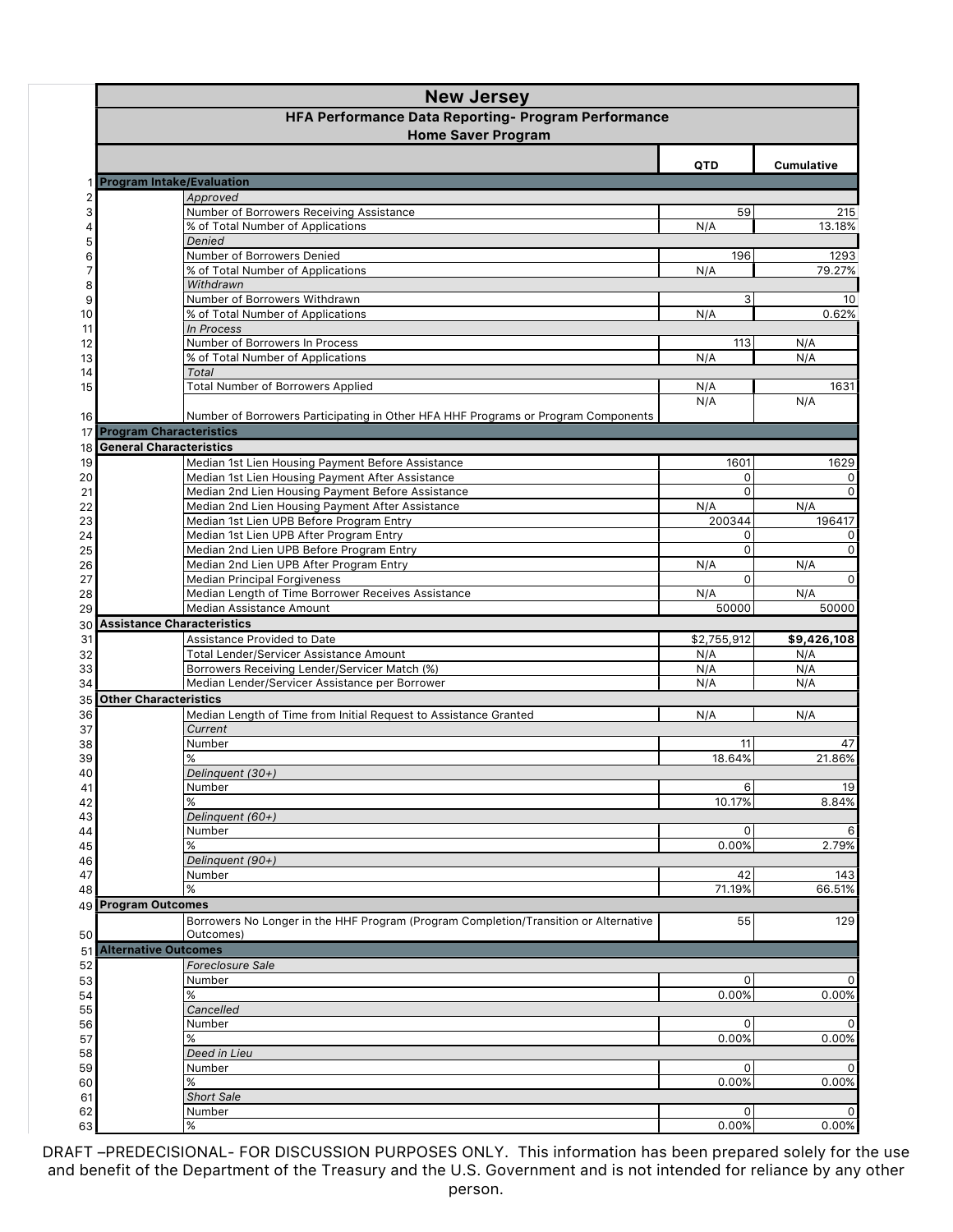|    | 64 Program Completion/ Transition                |         |              |
|----|--------------------------------------------------|---------|--------------|
| 65 | <b>Loan Modification Program</b>                 |         |              |
| 66 | Number                                           | 55      | 129          |
| 67 | %                                                | 100.00% | 100.00%      |
| 68 | Re-employed/ Regain Appropriate Employment Level |         |              |
| 69 | Number                                           | N/A     | N/A          |
| 70 | %                                                | N/A     | N/A          |
| 71 | Reinstatement/Current/Payoff                     |         |              |
| 72 | Number                                           | N/A     | N/A          |
| 73 | $\%$                                             | N/A     | N/A          |
| 74 | <b>Short Sale</b>                                |         |              |
| 75 | Number                                           | N/A     | N/A          |
| 76 | %                                                | N/A     | N/A          |
| 77 | Deed in Lieu                                     |         |              |
| 78 | Number                                           | N/A     | N/A          |
| 79 | %                                                | N/A     | N/A          |
| 80 | Other - Borrower Still Owns Home                 |         |              |
| 81 | Number                                           | N/A     | N/A          |
| 82 | %                                                | N/A     | N/A          |
| 83 | <b>Homeownership Retention</b>                   |         |              |
| 84 | <b>Six Months Number</b>                         | N/A     | 74           |
| 85 | Six Months %                                     | N/A     | 100.00%      |
| 86 | <b>Twelve Months Number</b>                      | N/A     | $\Omega$     |
| 87 | Twelve Months %                                  | N/A     | 0.00%        |
| 88 | Twenty-four Months Number                        | N/A     | <sup>0</sup> |
| 89 | Twenty-four Months %                             | N/A     | 0.00%        |
| 90 | Unreachable Number                               | N/A     | U            |
| 91 | Unreachable %                                    | N/A     | 0.00%        |
|    |                                                  |         |              |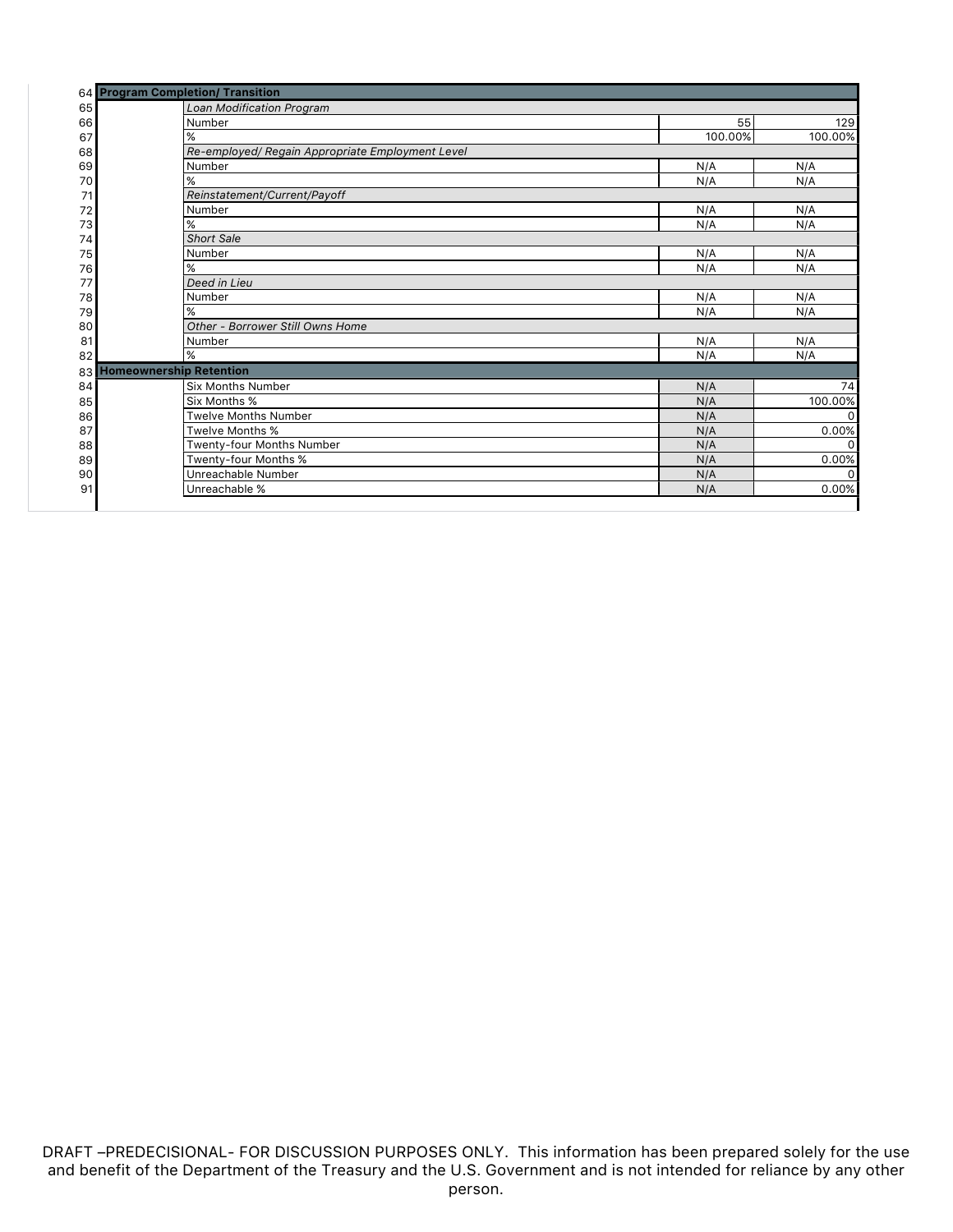|                        | <b>Data Dictionary</b>                                                      |                                                                                                                                                                                                                                        |  |  |
|------------------------|-----------------------------------------------------------------------------|----------------------------------------------------------------------------------------------------------------------------------------------------------------------------------------------------------------------------------------|--|--|
|                        |                                                                             | <b>HFA Performance Data Reporting - Borrower Characteristics</b>                                                                                                                                                                       |  |  |
|                        | The Following Data Points Are To Be Reported In Aggregate For All Programs: |                                                                                                                                                                                                                                        |  |  |
|                        | <b>Unique Borrower Count</b>                                                |                                                                                                                                                                                                                                        |  |  |
|                        | Number of Unique Borrowers Receiving Assistance                             | Total number of <i>unique</i> borrowers having received some form of assistance under any one of the HFA's programs.<br>The number of borrowers represented in the other "Borrower Characteristics" fields should foot to this number. |  |  |
|                        | Number of Unique Borrowers Denied Assistance                                | Total number of <i>unique</i> borrowers not receiving assistance under any of the programs and not withdrawn.                                                                                                                          |  |  |
|                        | Number of Unique Borrowers Withdrawn from Program                           | Total number of <i>unique</i> borrowers who do not receive assistance under any program because of voluntary<br>withdrawal after approval or failure to complete application despite attempts by the HFA.                              |  |  |
|                        | Number of Unique Borrowers in Process                                       | Total number of <i>unique</i> borrowers who have not been decisioned for any program and are pending review. This<br>should be reported in the QTD column only.                                                                        |  |  |
|                        | <b>Total Number of Unique Applicants</b>                                    | Total number of <i>unique</i> borrowers. This should be the total of the four above fields (using the QTD column for in<br>process borrowers).                                                                                         |  |  |
|                        | <b>Program Expenditures</b>                                                 |                                                                                                                                                                                                                                        |  |  |
|                        | Total Assistance Provided to Date                                           | Total amount of assistance disbursed by the HFA across all programs.                                                                                                                                                                   |  |  |
|                        | Total Spent on Administrative Support, Outreach, and Counseling             | Total amount spent on administrative expenses to support the program(s).                                                                                                                                                               |  |  |
| <b>Borrower Income</b> |                                                                             |                                                                                                                                                                                                                                        |  |  |
|                        | <b>All Categories</b>                                                       | At the time of assistance, borrower's annual income (\$) rounded to the nearest thousand.                                                                                                                                              |  |  |
|                        | Borrower Income as Percent of Area Median Income (AMI)                      |                                                                                                                                                                                                                                        |  |  |
|                        | All Categories                                                              | At the time of assistance, borrower's annual income as a percentage of area median income.                                                                                                                                             |  |  |
|                        | Geographic Breakdown (by County)                                            |                                                                                                                                                                                                                                        |  |  |
|                        | All Categories                                                              | Number of aggregate borrowers assisted in each county listed.                                                                                                                                                                          |  |  |
|                        | Home Mortgage Disclosure Act (HMDA)                                         |                                                                                                                                                                                                                                        |  |  |
|                        |                                                                             | <b>Borrower</b>                                                                                                                                                                                                                        |  |  |
|                        | Race<br>All Categories                                                      | All totals for the aggregate number of borrowers assisted.                                                                                                                                                                             |  |  |
|                        | <b>Ethnicity</b>                                                            |                                                                                                                                                                                                                                        |  |  |
|                        | All Categories                                                              | All totals for the aggregate number of borrowers assisted.                                                                                                                                                                             |  |  |
|                        | Sex                                                                         |                                                                                                                                                                                                                                        |  |  |
|                        | All Categories                                                              | All totals for the aggregate number of borrowers assisted.                                                                                                                                                                             |  |  |
|                        |                                                                             | Co-Borrower                                                                                                                                                                                                                            |  |  |
|                        | Race                                                                        |                                                                                                                                                                                                                                        |  |  |
|                        | All Categories                                                              | All totals for the aggregate number of borrowers assisted.                                                                                                                                                                             |  |  |
|                        | Ethnicity                                                                   |                                                                                                                                                                                                                                        |  |  |
|                        | All Categories                                                              | All totals for the aggregate number of borrowers assisted.                                                                                                                                                                             |  |  |
|                        | Sex                                                                         |                                                                                                                                                                                                                                        |  |  |
|                        | All Categories                                                              | All totals for the aggregate number of borrowers assisted.                                                                                                                                                                             |  |  |
| <b>Hardship</b>        |                                                                             |                                                                                                                                                                                                                                        |  |  |
|                        | All Categories                                                              | All totals for the aggregate number of borrowers assisted.                                                                                                                                                                             |  |  |
|                        | <b>Current Loan to Value Ratio (LTV)</b>                                    |                                                                                                                                                                                                                                        |  |  |
|                        | All Categories                                                              | Market loan-to-value ratio calculated using the unpaid principal balance of the first mortgage at the time of<br>assistance divided by the most current valuation at the time of assistance.                                           |  |  |
|                        | <b>Current Combined Loan to Value Ratio (CLTV)</b>                          |                                                                                                                                                                                                                                        |  |  |
|                        | All Categories                                                              | Market combined loan-to-value ratio calculated using the unpaid principal balance for all first and junior liens at the<br>time of assistance divided by the most current valuation at the time of assistance.                         |  |  |
|                        | Delinquency Status (%)                                                      |                                                                                                                                                                                                                                        |  |  |
|                        | All Categories                                                              | Delinquency status at the time of assistance.                                                                                                                                                                                          |  |  |
| <b>Household Size</b>  |                                                                             |                                                                                                                                                                                                                                        |  |  |
|                        | All Categories                                                              | Household size at the time of assistance.                                                                                                                                                                                              |  |  |
|                        |                                                                             | HFA Performance Data Reporting - Program Performance                                                                                                                                                                                   |  |  |
|                        |                                                                             | The Following Data Points Are To Be Reported In Aggregate For All Programs:                                                                                                                                                            |  |  |
|                        | <b>Program Intake/Evaluation</b>                                            |                                                                                                                                                                                                                                        |  |  |
|                        | Approved                                                                    |                                                                                                                                                                                                                                        |  |  |
|                        | Number of Borrowers Receiving Assistance                                    | The total number of borrowers receiving assistance for the specific program.                                                                                                                                                           |  |  |
|                        | % of Total Number of Applications                                           | Total number of borrowers receiving assistance for the specific program divided by the total number of borrowers<br>who applied for the specific program.                                                                              |  |  |
|                        |                                                                             |                                                                                                                                                                                                                                        |  |  |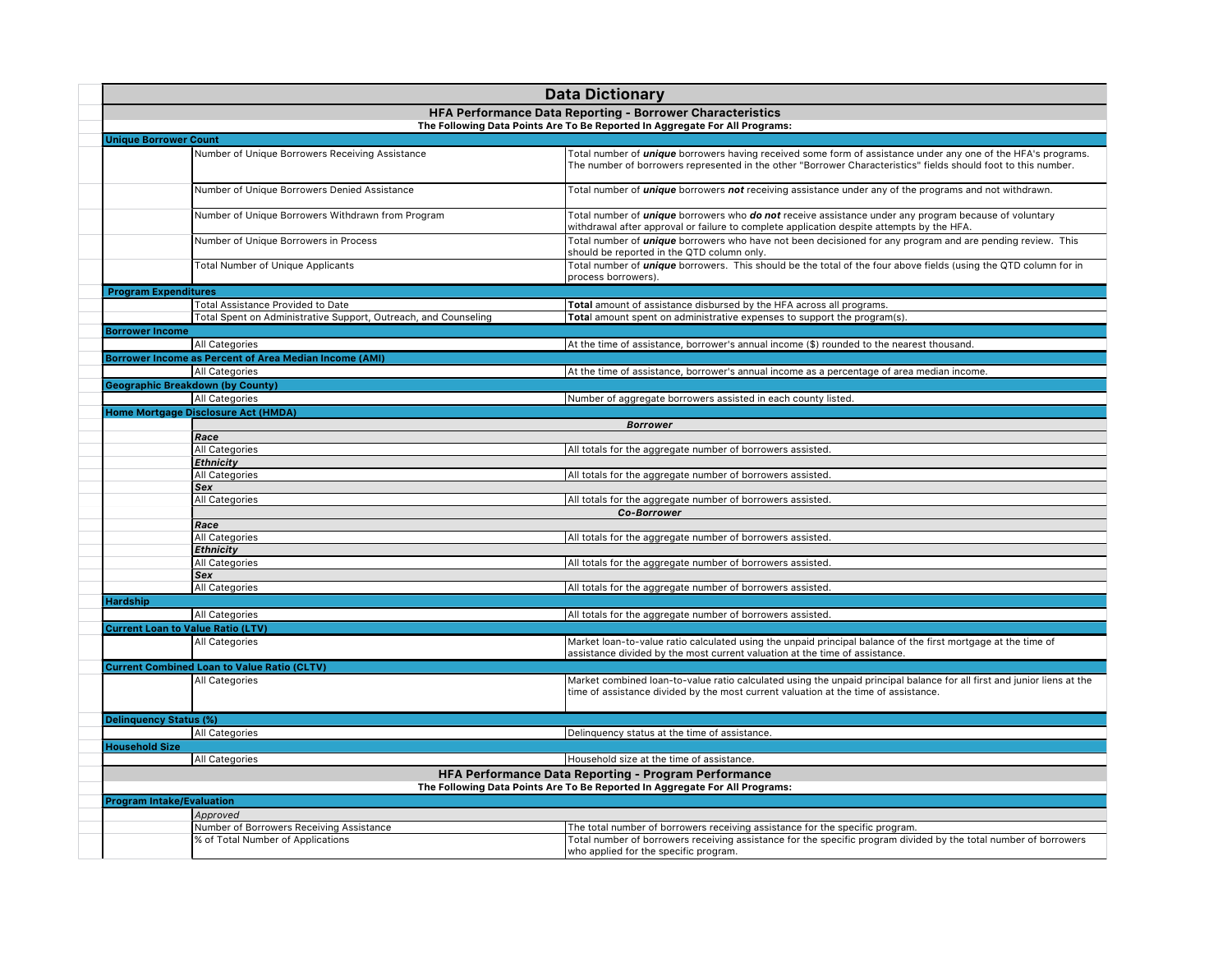| Denied                                                                               |                                                                                                                                                                                                                                                                                                        |
|--------------------------------------------------------------------------------------|--------------------------------------------------------------------------------------------------------------------------------------------------------------------------------------------------------------------------------------------------------------------------------------------------------|
| Number of Borrowers Denied                                                           | The total number of borrowers denied for assistance for the specific program. A denial is defined as a borrower who<br>has provided the necessary information for consideration for program assistance, but is not approved for assistance<br>under the specific program.                              |
| % of Total Number of Applications                                                    | Total number of borrowers denied for assistance for the specific program divided by the total number of borrowers<br>who applied for the specific program.                                                                                                                                             |
| Withdrawn                                                                            |                                                                                                                                                                                                                                                                                                        |
| Number of Borrowers Withdrawn                                                        | The total number of borrowers withdrawn from the specific program. A withdrawal is defined as a borrower who was<br>approved but never received funding, or a borrower who drops out of the process despite attempts by the HFA to<br>complete application.                                            |
| % of Total Number of Applications                                                    | Total number of borrowers withdrawn for the specific program divided by the total number of borrowers who applied<br>for the specific program.                                                                                                                                                         |
| In Process                                                                           |                                                                                                                                                                                                                                                                                                        |
| Number of Borrowers In Process                                                       | The total number of borrowers who have applied for assistance from the specific program that have not been<br>decisioned and are pending review. This should be reported in the QTD column only.                                                                                                       |
| % of Total Number of Applications                                                    | Total number of borrowers who have applied for assistance from the specific program that have not been decisioned<br>and are pending review divided by the total number of borrowers who applied for the specific program.                                                                             |
| Total                                                                                |                                                                                                                                                                                                                                                                                                        |
| <b>Total Number of Borrowers Applied</b>                                             | Total number of borrowers who applied for the specific program (approved, denied, withdrawn and QTD in process).                                                                                                                                                                                       |
| Number of Borrowers Participating in Other HFA HHF Programs or Program<br>Components | Number of borrowers participating in other HFA sponsored HHF programs or other HHF program components (i.e.,<br>funded borrowers only).                                                                                                                                                                |
| <b>Program Characteristics (For All Approved Applicants)</b>                         |                                                                                                                                                                                                                                                                                                        |
| <b>General Characteristics</b>                                                       |                                                                                                                                                                                                                                                                                                        |
| Median 1st Lien Housing Payment Before Assistance                                    | Median first lien housing payment paid by homeowner prior to receiving assistance. In other words, the median<br>contractual borrower payment on their first lien before receiving assistance.                                                                                                         |
| Median 1st Lien Housing Payment After Assistance                                     | Median first lien housing payment paid by homeowner after receiving assistance. In other words, the median<br>contractual first lien payment less HFA contribution.                                                                                                                                    |
| Median 2nd Lien Housing Payment Before Assistance                                    | Median second lien housing payment paid by homeowner prior to receiving assistance. In other words, the median<br>contractual borrower payment on their second lien before receiving assistance.                                                                                                       |
| Median 2nd Lien Housing Payment After Assistance                                     | Median second lien housing payment paid by homeowner after receiving assistance. In other words, the median<br>contractual second lien payment less HFA contribution.                                                                                                                                  |
| Median 1st Lien UPB Before Program Entry                                             | Median unpaid principal balance prior to receiving assistance.                                                                                                                                                                                                                                         |
| Median 1st Lien UPB After Program Entry                                              | Median unpaid principal balance after receiving assistance.                                                                                                                                                                                                                                            |
| Median 2nd Lien UPB Before Program Entry                                             | Median second lien unpaid principal balance prior to receiving assistance.                                                                                                                                                                                                                             |
| Median 2nd Lien UPB After Program Entry                                              | Median second lien unpaid principal balance after receiving assistance.                                                                                                                                                                                                                                |
| <b>Median Principal Forgiveness</b>                                                  | Median amount of principal reduction provided, including the amount (\$) provided by the HFA on behalf of the<br>borrower and the amount (\$) provided by the lender/servicer, including second lien extinguishment. Extinguished<br>fees should only be included if those fees have been capitalized. |
| Median Length of Time Borrower Receives Assistance                                   | Median length of time borrowers receive on-going assistance (e.g., mortgage payment assistance programs). Please<br>report in months (round up to closest integer). This only need be reported in the cumulative column.                                                                               |
| Median Assistance Amount                                                             | Median amount of assistance (\$) disbursed to the lender/servicer on behalf of the borrower.                                                                                                                                                                                                           |
| Assistance Characteristics                                                           |                                                                                                                                                                                                                                                                                                        |
| Assistance Provided                                                                  | Total amount of aggregate assistance provided by the HFA (does not include lender matching assistance or borrower<br>partial payments).                                                                                                                                                                |
| Total Lender/Servicer Assistance Amount                                              | Total amount of aggregate assistance provided by the lenders/servicers (does not include HFA assistance). Waived<br>servicing fees and/or forbearance does not count towards lender/servicer assistance.                                                                                               |
| Borrowers Receiving Lender/Servicer Match (%)                                        | Number of borrowers receiving lender/servicer match divided by the total number of assisted borrowers.                                                                                                                                                                                                 |
| Median Lender/Servicer Assistance per Borrower                                       | Median lender/servicer matching amount (for borrowers receiving match assistance).                                                                                                                                                                                                                     |
| <b>Other Characteristics</b>                                                         |                                                                                                                                                                                                                                                                                                        |
| Median Length of Time from Initial Request to Assistance Granted                     | Median length of time from initial contact with borrower to assistance provided. Please report in days (round up to<br>closest integer). May include borrowers who had previously applied for other HHF programs.                                                                                      |
| Current                                                                              |                                                                                                                                                                                                                                                                                                        |
| Number                                                                               | Number of borrowers current at the time assistance is received.                                                                                                                                                                                                                                        |
| %                                                                                    | Number of current borrowers divided by the total number of approved applicants.                                                                                                                                                                                                                        |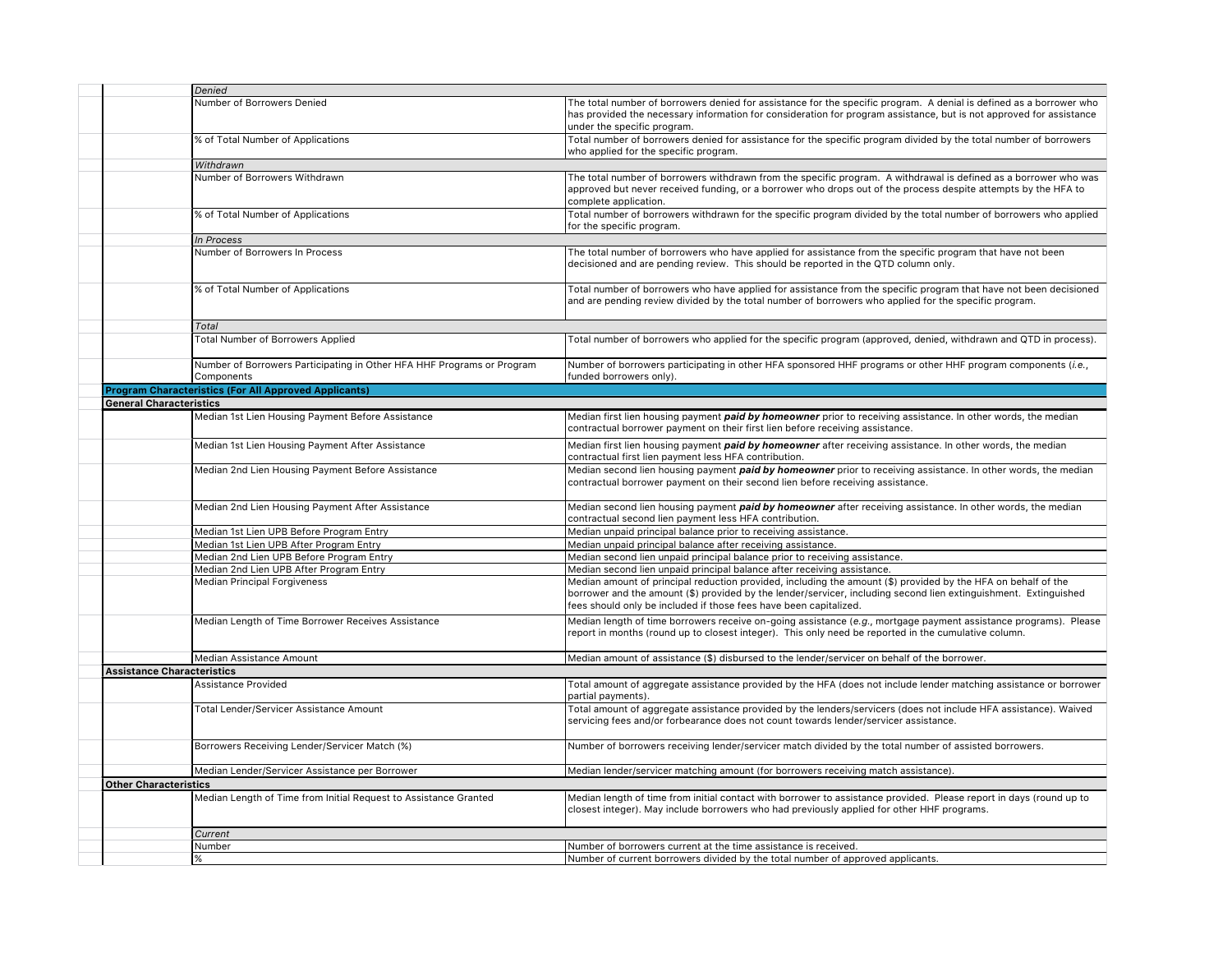|                             | Delinquent (30+)                                                                                 |                                                                                                                                                                                                             |
|-----------------------------|--------------------------------------------------------------------------------------------------|-------------------------------------------------------------------------------------------------------------------------------------------------------------------------------------------------------------|
|                             | Number                                                                                           | Number of borrowers 30+ days delinquent but less than 60 days delinquent at the time assistance is received.                                                                                                |
|                             | %                                                                                                | Number of borrowers 30+ days delinguent but less than 60 days delinguent divided by the total number of approved<br>applicants.                                                                             |
|                             | Delinquent (60+)                                                                                 |                                                                                                                                                                                                             |
|                             | Number                                                                                           | Number of borrowers 60+ days delinguent but less than 90 days delinguent at the time assistance is received.                                                                                                |
|                             | %                                                                                                | Number of borrowers 60+ days delinguent but less than 90 days delinguent divided by the total number of approved<br>applicants.                                                                             |
|                             | Delinquent (90+)                                                                                 |                                                                                                                                                                                                             |
|                             | Number                                                                                           | Number of borrowers 90+ days delinquent at the time assistance is received.                                                                                                                                 |
|                             |                                                                                                  | Number of borrowers 90+ days delinquent divided by the total number of approved applicants.                                                                                                                 |
| <b>Program Outcomes</b>     |                                                                                                  |                                                                                                                                                                                                             |
|                             | Borrowers No Longer in the HHF Program (Program Completion/Transition or<br>Alternative Outcome) | Number of borrowers no longer receiving assistance under this program.                                                                                                                                      |
| <b>Alternative Outcomes</b> |                                                                                                  |                                                                                                                                                                                                             |
|                             | Foreclosure Sale                                                                                 |                                                                                                                                                                                                             |
|                             | Number                                                                                           | Number of borrowers transitioned out of the HHF program into a foreclosure sale as an alternative outcome of the<br>program.                                                                                |
|                             | %                                                                                                | Number of foreclosed borrowers divided by the total number of borrowers no longer receiving assistance under this<br>program.                                                                               |
|                             | Cancelled                                                                                        |                                                                                                                                                                                                             |
|                             | Number                                                                                           | Number of borrowers who were <i>approved and funded</i> , then were disqualified or voluntarily withdrew from the<br>program without re-employment or other intended transition.                            |
|                             | %                                                                                                | Number of cancelled borrowers divided by the total number of borrowers no longer receiving assistance under this<br>program.                                                                                |
|                             | Deed-in-Lieu                                                                                     |                                                                                                                                                                                                             |
|                             | Number                                                                                           | Number of borrowers transitioned out of the HHF program into a deed-in-lieu as an alternative outcome of the<br>program.                                                                                    |
|                             | %                                                                                                | Number of borrowers who transitioned from their homes via a deed-in-lieu divided by the total number of borrowers<br>no longer receiving assistance under this program.                                     |
|                             | <b>Short Sale</b>                                                                                |                                                                                                                                                                                                             |
|                             | Number                                                                                           | Number of borrowers transitioned out of the HHF program into a short sale as an alternative outcome of the program.                                                                                         |
|                             | %                                                                                                | Number of borrowers who transitioned from their homes via a short sale divided by the total number of borrowers no<br>longer receiving assistance under this program.                                       |
|                             | <b>Program Completion/ Transition</b>                                                            |                                                                                                                                                                                                             |
|                             | <b>Loan Modification Program</b>                                                                 |                                                                                                                                                                                                             |
|                             | Number                                                                                           | Number of borrowers who transitioned into a loan modification program (such as the Making Home Affordable<br>Program).                                                                                      |
|                             | %                                                                                                | Number of borrowers who transitioned into a loan modification program divided by the total number of borrowers no<br>longer receiving assistance under this program.                                        |
|                             | Re-employed/ Regain Appropriate Employment Level                                                 |                                                                                                                                                                                                             |
|                             | Number                                                                                           | Number of borrowers who transitioned out of the program due to regaining employment and/or appropriate levels of<br>employment.                                                                             |
|                             | %                                                                                                | Number of re-employed/appropriately employed borrowers divided by the total number of borrowers no longer<br>receiving assistance under this program.                                                       |
|                             | Reinstatement/Current/Payoff                                                                     |                                                                                                                                                                                                             |
|                             | Number                                                                                           | Number of borrowers who transitioned out of the program due to reinstating/bringing loan current or paying off their                                                                                        |
|                             |                                                                                                  | mortgage loan.                                                                                                                                                                                              |
|                             | %                                                                                                | Number of reinstated/current/paid off borrowers divided by the total number of borrowers no longer receiving<br>assistance under this program.                                                              |
|                             | <b>Short Sale</b>                                                                                |                                                                                                                                                                                                             |
|                             | Number                                                                                           | Number of borrowers who transitioned out of the program into a short sale as the desired outcome of the program.                                                                                            |
|                             | ℅                                                                                                | Number of borrowers who transitioned from their homes via a short sale as the desired outcome of the program<br>divided by the total number of borrowers no longer receiving assistance under this program. |
|                             | Deed-in-Lieu                                                                                     |                                                                                                                                                                                                             |